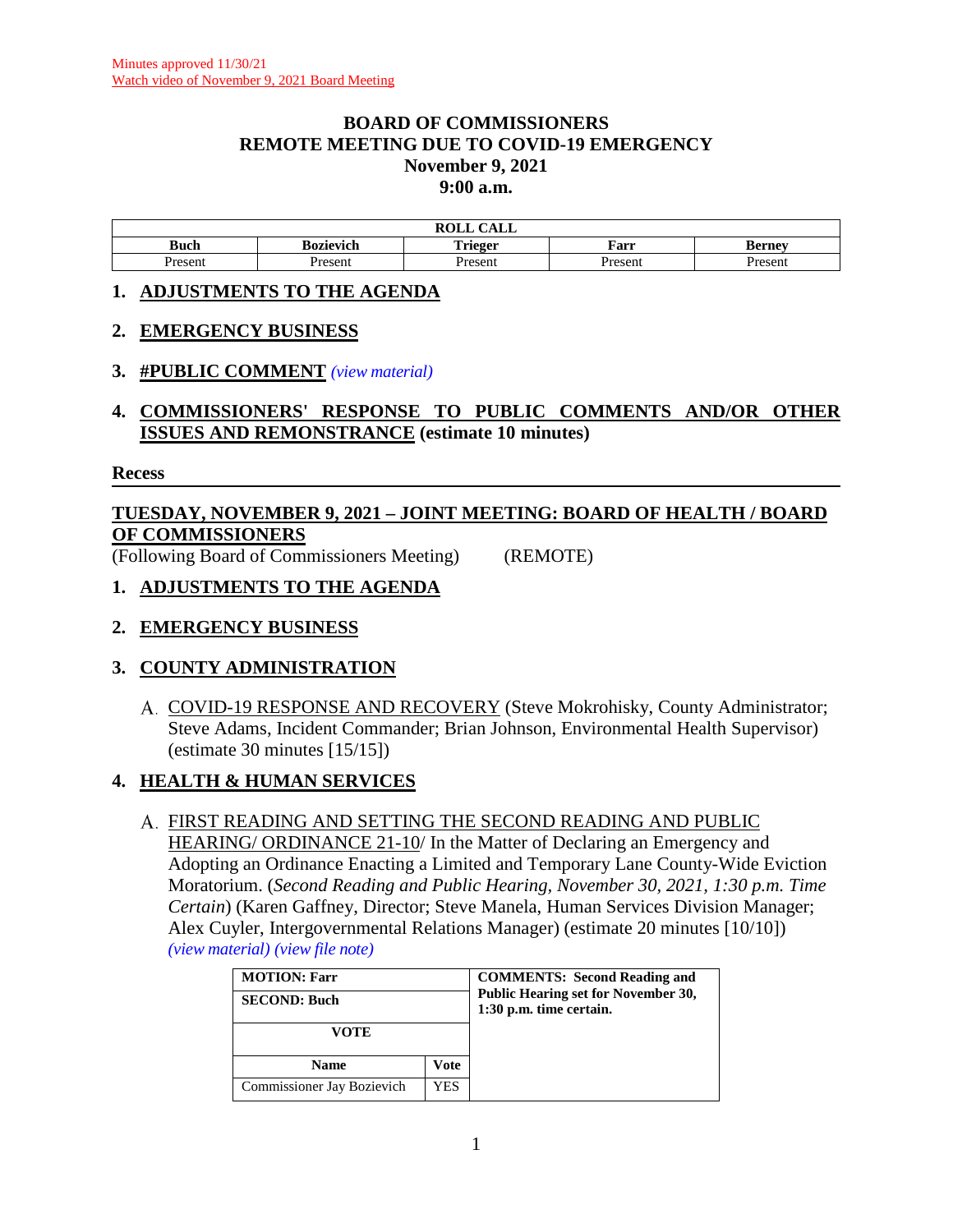| <b>Commissioner Laurie Trieger</b> | YES |
|------------------------------------|-----|
| <b>Commissioner Pat Farr</b>       | YES |
| Commissioner Joe Berney            | YES |
| <b>Commissioner Heather Buch</b>   | YES |

# **Adjourn**

# **5. CONSENT CALENDAR**

#### A. ASSESSMENT & TAXATION

1) ORDER 21-11-09-01**/** In the Matter Distribution of Funds from 2021 House Bill 5066 for Grants to Counties for the Reimbursement of Lost Property Tax Revenue Related to the 2020 Wildfires. (Mike Cowles, Assessor) *(view [material\)](http://www.lanecountyor.gov/UserFiles/Servers/Server_3585797/File/Government/BCC/2021/2021_AGENDAS/110921agenda/T.5.A.1.pdf)*

# B. COUNTY ADMINISTRATION

- 1) Approval of minutes: 11/2/21*(view [material\)](http://www.lanecountyor.gov/UserFiles/Servers/Server_3585797/File/Government/BCC/2021/2021_AGENDAS/110921agenda/T.5.B.1.pdf)*
- 2) ORDER 21-11-09-02**/** In the Matter of Authorizing a Sale of County Owned Tax Foreclosed Real Property for \$25,128 to Jan Kimberly Brown, Former Owner of Record, Map No. 17-04-29-14-05300, 5574 Mehr Avenue, Eugene, Oregon. (Kellie Hancock, Property Management Officer) *(view [material\)](http://www.lanecountyor.gov/UserFiles/Servers/Server_3585797/File/Government/BCC/2021/2021_AGENDAS/110921agenda/T.5.B.2.pdf)*
- 3) ORDER 21-11-09-03**/** In the Matter of Authorizing a Sale of County Owned Tax Foreclosed Real Property for \$21,747 Pursuant to a Purchase Agreement to Karen Hale, Former Owner of Record, Map No. 21-25-03-00-01201, 77583 Brock Road, Oakridge, Oregon. (Kellie Hancock, Property Management Officer) *(view [material\)](http://www.lanecountyor.gov/UserFiles/Servers/Server_3585797/File/Government/BCC/2021/2021_AGENDAS/110921agenda/T.5.B.3.pdf)*

# C. HEALTH & HUMAN SERVICES

- 1) ORDER 21-11-09-04**/** In the Matter of Approving Direct Contracting for Recruitment of Community Health Center Chief Medical Officer Services Pursuant to Lane Manual 20.325. (Karen Gaffney, Director) *(view [material\)](http://www.lanecountyor.gov/UserFiles/Servers/Server_3585797/File/Government/BCC/2021/2021_AGENDAS/110921agenda/T.5.C.1.pdf)*
- 2) ORDER 21-11-09-05**/** In the Matter of Authorizing the Emergency Purchase of a Mobile Medical Van and Delegating Authority to the County Administrator to Execute the Purchase. (Karen Gaffney, Director) *(view [material\)](http://www.lanecountyor.gov/UserFiles/Servers/Server_3585797/File/Government/BCC/2021/2021_AGENDAS/110921agenda/T.5.C.2.pdf)*
- D. PUBLIC WORKS
	- 1) ORDER 21-11-09-06**/** In the Matter of Appointing Two Commissioner Appointee Citizen Members for Two-Year Terms to the Climate Advisory Committee. (PM & NBA 2/4/2020, 6/16/2020) (Dan Hurley, Director; Mark Nystrom Climate Strategist) *(view [material\)](http://www.lanecountyor.gov/UserFiles/Servers/Server_3585797/File/Government/BCC/2021/2021_AGENDAS/110921agenda/T.5.D.1.pdf)*

| <b>MOTION: Farr</b><br><b>SECOND: Buch</b> |  | <b>COMMENTS: Item 5.A.1 was</b><br>removed from this agenda. This<br>voting record does not include item<br>5.A.1 |
|--------------------------------------------|--|-------------------------------------------------------------------------------------------------------------------|
| VOTE                                       |  |                                                                                                                   |
| Vote<br><b>Name</b>                        |  |                                                                                                                   |
| Commissioner Jay Bozievich<br>YES          |  |                                                                                                                   |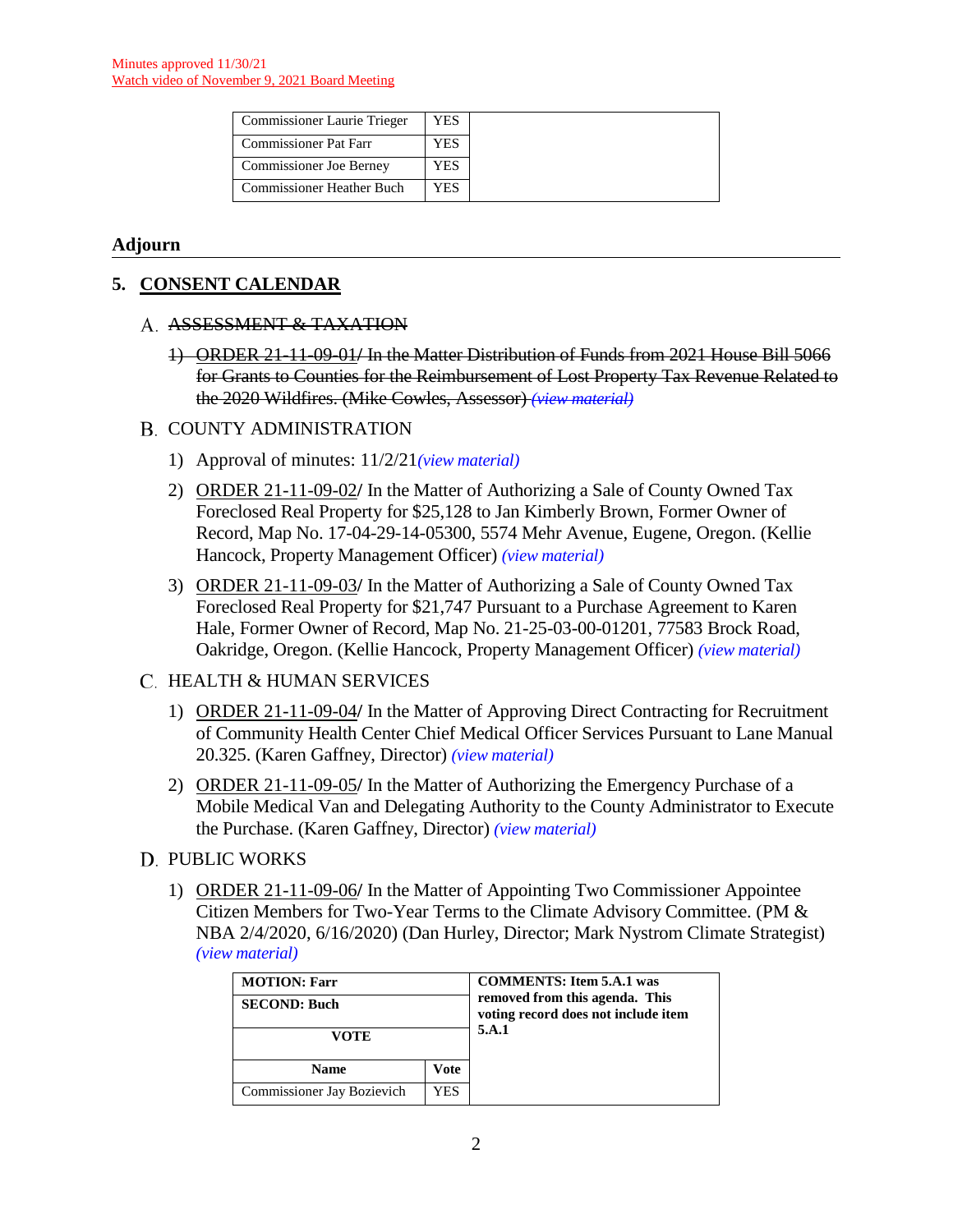| <b>Commissioner Laurie Trieger</b> | YES |
|------------------------------------|-----|
| <b>Commissioner Pat Farr</b>       | YES |
| Commissioner Joe Berney            | YES |
| <b>Commissioner Heather Buch</b>   | YES |

# **6. COUNTY COUNSEL**

A. Announcements

# **7. COUNTY ADMINISTRATION**

# FIRST READING AND SETTING THE SECOND READING AND PUBLIC

HEARING/ ORDINANCE 21-09/ In the Matter of Amending Chapter 8 of Lane Code to Extend the Term and Franchise Agreement with Comcast of Oregon II, for Operation of a Cable Communications System to December 30, 2022; Deleting and Replacing in Its entirety Ordinance 20-04. (*Second Reading and Public Hearing, December 7, 10:00 a.m., estimate 20 minutes)* (Christine Moody, Budget & Financial Planning Manager) (estimate 10 minutes [5/5]) *(view [material\)](http://www.lanecountyor.gov/UserFiles/Servers/Server_3585797/File/Government/BCC/2021/2021_AGENDAS/110921agenda/T.7.A.pdf)*

| <b>MOTION: Farr</b><br><b>SECOND: Buch</b><br>VOTE |      | <b>COMMENTS:</b> Second Reading and<br><b>Public hearing set for December 7 at</b><br>$10:00$ a.m. |
|----------------------------------------------------|------|----------------------------------------------------------------------------------------------------|
| <b>Name</b>                                        | Vote |                                                                                                    |
| <b>Commissioner Jay Bozievich</b>                  | YES. |                                                                                                    |
| Commissioner Laurie Trieger                        | YES. |                                                                                                    |
| Commissioner Pat Farr                              | YES. |                                                                                                    |
| <b>Commissioner Joe Berney</b>                     | YES  |                                                                                                    |
| <b>Commissioner Heather Buch</b>                   | YES. |                                                                                                    |

ORDER AND RESOLUTION 21-11-09-07**/** In the Matter of Authorizing Financing of Projects in a Principal Amount Not to Exceed \$5,100,000 and Refunding of the County's Full Faith and Credit Obligations, Series 2011. (Robert Tintle, County Treasurer / Financial Services Manager) (estimate 20 minutes [10/10]) *(view [material\)](http://www.lanecountyor.gov/UserFiles/Servers/Server_3585797/File/Government/BCC/2021/2021_AGENDAS/110921agenda/T.7.B.pdf)*

| <b>MOTION: Farr</b>            |            | <b>COMMENTS:</b> |
|--------------------------------|------------|------------------|
| <b>SECOND: Buch</b>            |            |                  |
| <b>VOTE</b>                    |            |                  |
| <b>Name</b>                    | Vote       |                  |
| Commissioner Jay Bozievich     | <b>YES</b> |                  |
| Commissioner Laurie Trieger    | <b>YES</b> |                  |
| <b>Commissioner Pat Farr</b>   | <b>YES</b> |                  |
| <b>Commissioner Joe Berney</b> | <b>YES</b> |                  |
| Commissioner Heather Buch      | YES        |                  |

# **8. PUBLIC WORKS**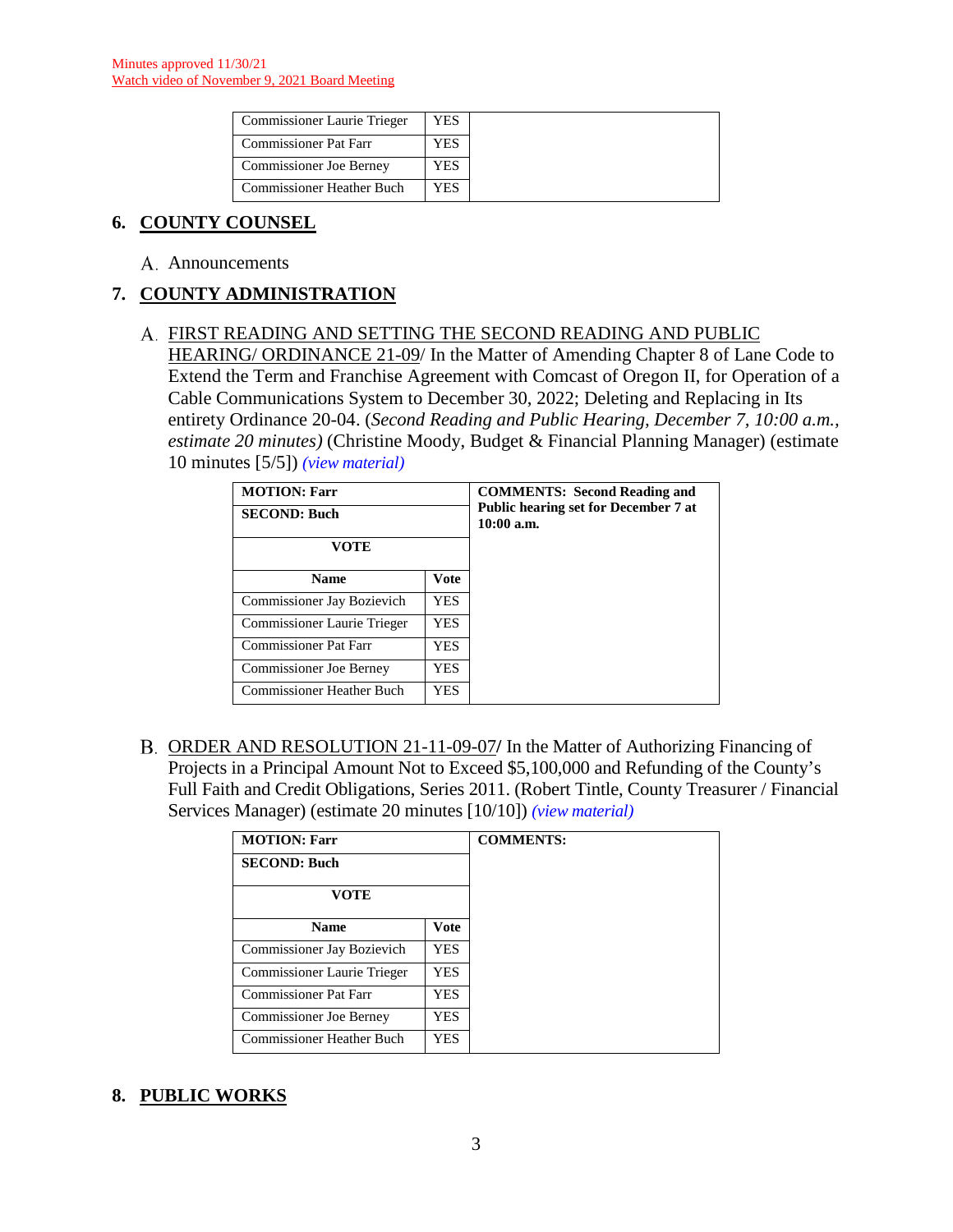MONTHLY HOLIDAY FARM FIRE UPDATE (Matt McRae, Program Manager; Karmen Fore, Director, Oregon Solutions) (30 minutes [15 /15]) *(view [material\)](http://www.lanecountyor.gov/UserFiles/Servers/Server_3585797/File/Government/BCC/2021/2021_AGENDAS/110921agenda/T.8.A.pdf)*

# **9. EXECUTIVE SESSION as per ORS 192.660** (Remote Meeting)

#### **10. OTHER BUSINESS**

#### **Recess**

# **TUESDAY, NOVEMBER 9, 2021 – REGULAR MEETING**

(REMOTE MEETING)

# **11. PUBLIC WORKS**

WORK SESSION/ Permitting Challenges and Proposed Process Improvements Within the Land Management Division. (PM & NBA 8/8/2021) (Keir Miller, LMD Manager) (estimate 60 minutes [30/30]) *(view [material\)](http://www.lanecountyor.gov/UserFiles/Servers/Server_3585797/File/Government/BCC/2021/2021_AGENDAS/110921agenda/T.11.A.pdf)*

# **12. COUNTY ADMINISTRATION**

- A. DISCUSSION/ Overview of Existing Property Evaluation for Emergency and Permanent Shelter Use. (Greg Rikhoff, Director of Operations; Shawn Waite, Facilities Manager; Sarai Johnson, Joint Shelter and Housing Strategist) (estimate 30 minutes [10/20]) *(view [material\)](http://www.lanecountyor.gov/UserFiles/Servers/Server_3585797/File/Government/BCC/2021/2021_AGENDAS/110921agenda/T.12.A.pdf)*
- FIRST READING AND SETTING THE SECOND READING AND PUBLIC HEARING/ ORDINANCE 21-11/ In the Matter of Reviewing and Modifying the District Boundaries for Election of County Commissioners (Map J). (*Second Reading and Public Hearing, November 30, 2021, 1:30 p.m. Time Certain*) (Judy Williams, Strategy and Integration Manager; Morgan Munro, Independent Redistricting Committee Chair; Natalie Dybens, Vice Chair) *(view [material\)](http://www.lanecountyor.gov/UserFiles/Servers/Server_3585797/File/Government/BCC/2021/2021_AGENDAS/110921agenda/T.12.B.pdf)*
- FIRST READING AND SETTING THE SECOND READING AND PUBLIC HEARING/ ORDINANCE 21-12/ In the Matter of Reviewing and Modifying the District Boundaries for Election of County Commissioners (Map Q). (*Second Reading and Public Hearing, November 30, 2021, 1:30 p.m. Time Certain*) (Judy Williams, Strategy and Integration Manager; Morgan Munro, Independent Redistricting Committee Chair; Natalie Dybens, Vice Chair) *(view [material\)](http://www.lanecountyor.gov/UserFiles/Servers/Server_3585797/File/Government/BCC/2021/2021_AGENDAS/110921agenda/T.12.C.pdf)*
- FIRST READING AND SETTING THE SECOND READING AND PUBLIC HEARING/ ORDINANCE 21-13/ In the Matter of Reviewing and Modifying the District Boundaries for Election of County Commissioners (Map C). (*Second Reading and Public Hearing, November 30, 2021, 1:30 p.m. Time Certain*) (Judy Williams, Strategy and Integration Manager; Morgan Munro, Independent Redistricting Committee Chair; Natalie Dybens, Vice Chair) (estimate 60 minutes [30/30]) (**3:30 p.m. Time Certain**) *(view [material\)](http://www.lanecountyor.gov/UserFiles/Servers/Server_3585797/File/Government/BCC/2021/2021_AGENDAS/110921agenda/T.12.D.pdf) (view [written public testimony\)](http://www.lanecountyor.gov/UserFiles/Servers/Server_3585797/File/Government/BCC/2021/2021_AGENDAS/110921agenda/T.12.W.pdf)*

| <b>MOTION: Farr</b>    | <b>COMMENTS:</b> : Move to schedule a Second<br>Reading and Public Hearing for Ordinance 21-11 In<br>the Matter of Reviewing and Modifying the District |  |
|------------------------|---------------------------------------------------------------------------------------------------------------------------------------------------------|--|
| <b>SECOND: Trieger</b> |                                                                                                                                                         |  |
| VOTE                   | Boundaries for Election of Commissioners (Map J),<br>and 21-12 In the Matter of Reviewing and                                                           |  |